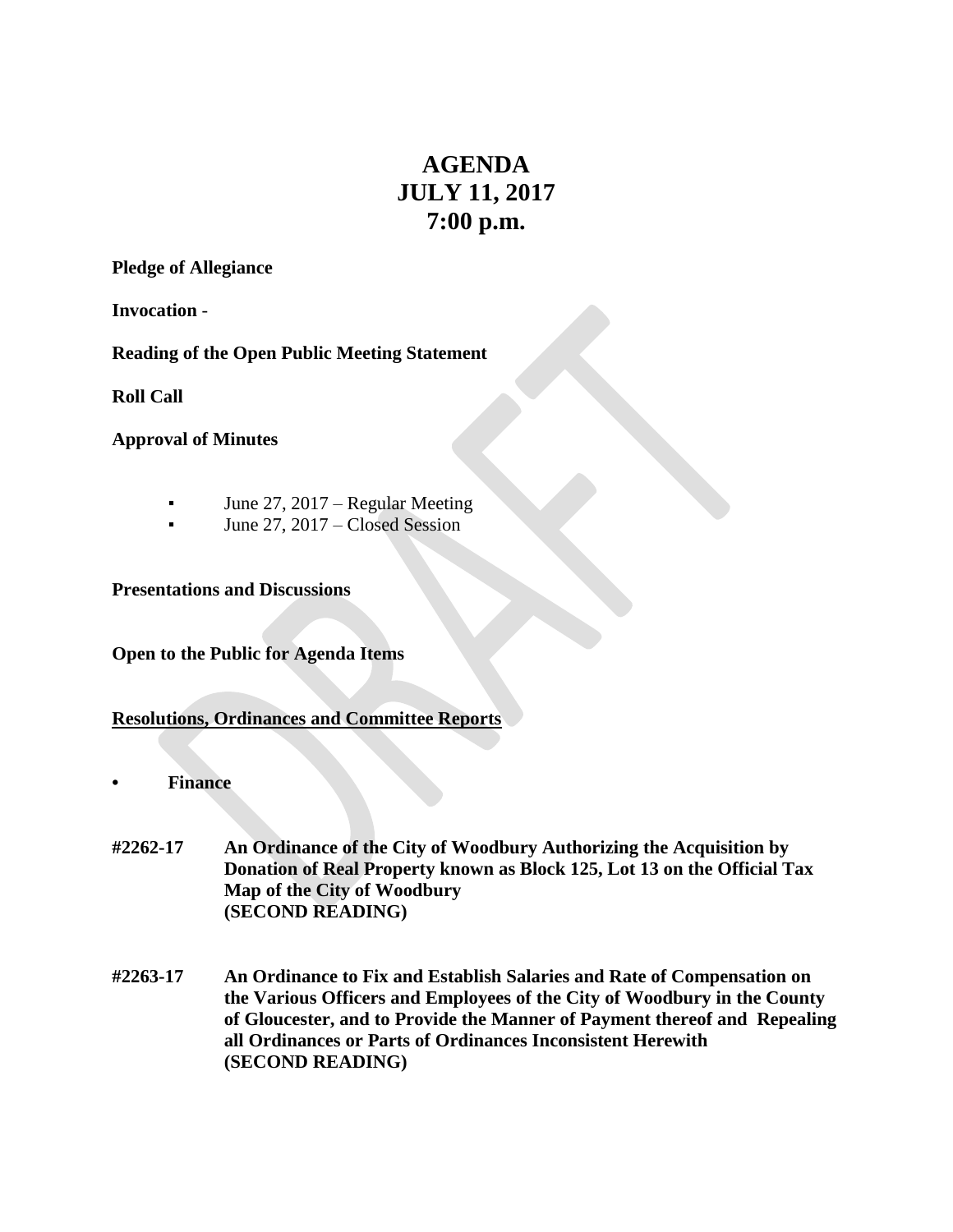| #2264-17 | Ordinance Amending Chapter 197 "Water" of the Code of the City of<br>Woodbury<br>(FIRST READING)                                                                                                                   |
|----------|--------------------------------------------------------------------------------------------------------------------------------------------------------------------------------------------------------------------|
| #17-114  | <b>Resolution Amending Resolution #17-21, Appointing an Alternate Fund</b><br><b>Commissioner for the Municipal Joint Insurance Fund</b>                                                                           |
| #17-115  | <b>Resolution Amending Resolution #17-11, Appointing Signatories for Banking</b><br><b>Institutions</b>                                                                                                            |
| #17-116  | <b>Resolution Amending Resolution #17-09 Appointing Tax Search Officer for</b><br>the City of Woodbury                                                                                                             |
| #17-117  | <b>Resolution Amending Resolution #13-121, Appointing Contact Person for the</b><br><b>Employment Practices Liability Helpline Gloucester, Salem, Cumberland</b><br><b>Counties Municipal Joint Insurance Fund</b> |
| #17-118  | <b>Resolution to Cancel Water Charges</b>                                                                                                                                                                          |
| #17-119  | <b>Resolution Authorizing a Closed Session</b>                                                                                                                                                                     |

Motion for Approval to Pay the Listed Vouchers

## **• Economic Development**

- **#17-120 Resolution Accepting A Grant From The Hazardous Discharge Site Remediation Fund Public Entity Program Through The New Jersey Economic Development Authority and The New Jersey Department Of Environmental Protection**
- **• Public Works**
- **#17-121 Resolution Authorizing Change Order No. 1 for the FY2016 NJDOT Local Aid Project Tatum Street Milling & Overlay**

## **#17-122 Resolution Authorizing Change Order No. 1 for the Freightliner Hook-Lift Container Truck**

## **Reports:**

- **Committee Reports**
- **Report of the Mayor**